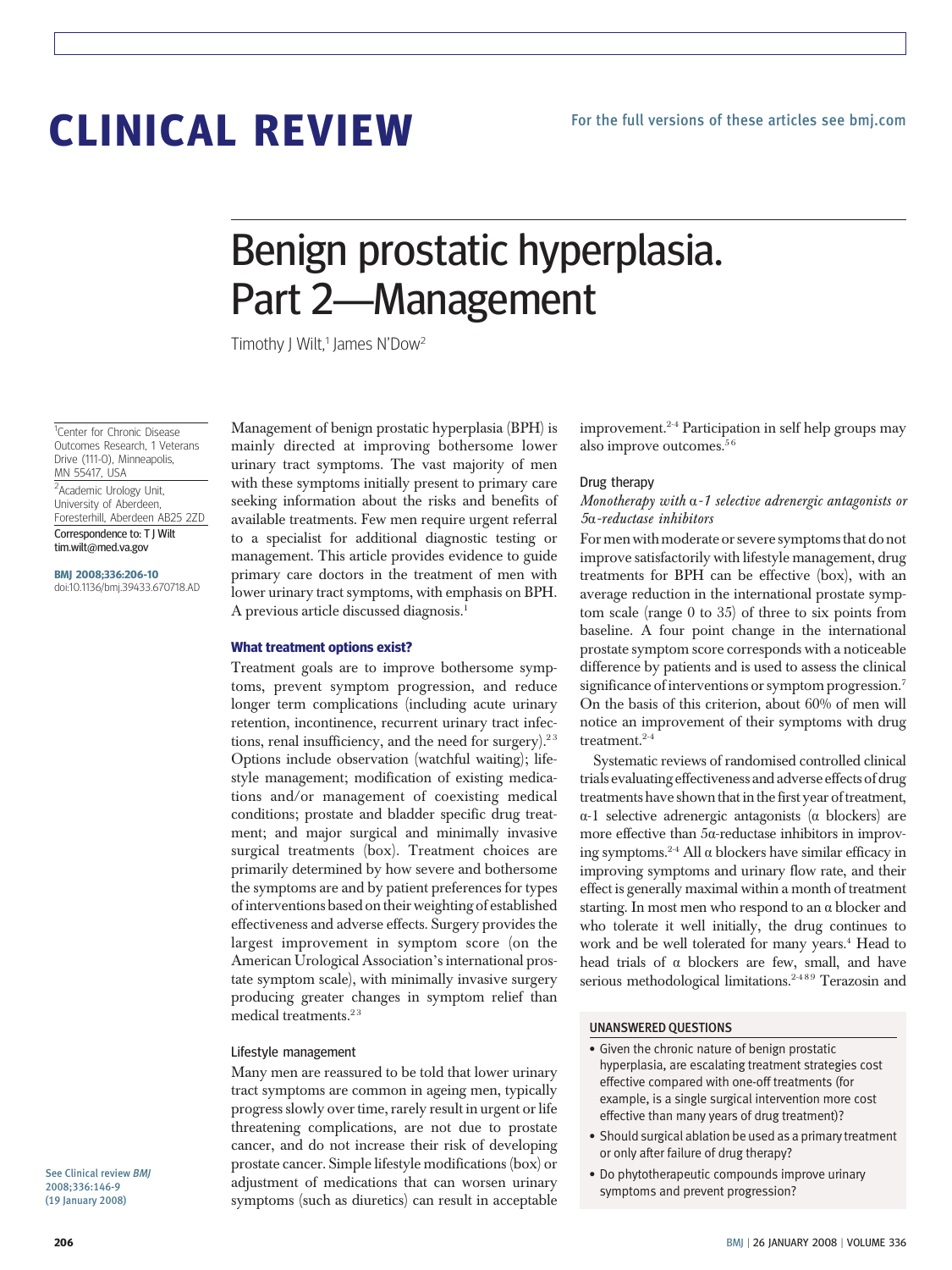doxazosin require dose titration to minimise adverse effects at the start (such as dizziness and syncope). Tamsulosin and alfuzosin do not require dose titration, but no convincing evidence exists that they cause fewer cardiovascular adverse effects—such as symptomatic hypotension—than other  $\alpha$  blockers.<sup>2-489</sup> Few data exist on the safety of α blockers in men taking drugs for erectile dysfunction; however, there is no absolute contraindication to their concomitant use.

#### Combination therapy

A combination of an α blocker and a 5α-reductase inhibitor has similar effects on quality of life to an  $\alpha$ blocker alone in the first year and a half of treatment.<sup>10</sup> Long term effectiveness of combination therapy on symptom progression and needfor surgery depends on prostate size as assessed by digital rectal examination, ultrasonography, or level of prostate specific antigen. For men with moderate to severe symptoms and a large prostate (>40 g) on digital rectal examination or ultrasonography or a baseline level of prostate specific antigen of >4 ng/ml, combination therapy can prevent about two episodes of clinical progression per 100 men per year over four years of treatment. Effectiveness was considerably less (or non-existent) in men with smaller prostates.

#### TREATMENT OPTIONS FOR LOWER URINARY TRACT SYMPTOMS

#### Observation or watchful waiting

No intervention needed beyond explanation and reassurance

#### Lifestyle modification

Reduce fluid or diuretic intake and/or modify behaviours to reduce the severity of symptoms and reduce the bothersome nature of the symptoms: avoid excess or night-time fluid intake, caffeine, and alcohol; void the bladder before long trips, meetings, or bed time

#### Treatment of comorbid contributing conditions

This may improve symptoms and result in reduced diuresis: improve the control of diabetes, adjust diuretic medications

#### Drug treatments

Use α antagonists to improve bladder and prostate smooth muscle tone; 5α-reductase inhibitors to reduce prostate volume; combination therapy with α antagonists plus 5αreductase inhibitors; and anticholinergics (for symptoms of an overactive bladder) to decrease hypercontractility of the detrusor muscle

#### Major surgical treatments

- Transurethral resection of the prostate: improves urinary symptoms and flow by "coring out the prostate" through the urethra using instrument with light source
- Transurethral incision of the prostate: for small prostates, relieves urethral narrowing by using special instrument to make incisions in prostate through urethra
- Other ablative surgical treatments use higher energy devices to resect or vaporise prostate tissue: transurethral laser prostatectomy (resection/enucleation); transurethral laser prostatectomy (vaporisation); bipolar transurethral resection of the prostate; transurethral electrovaporisation of the prostate; bipolar transurethral electrovaporisation of the prostate; transurethral vaporesection of the prostate; bipolar transurethral vaporesection of the prostate

#### Minimally invasive surgical treatments

These destroy prostate tissue using low energy devices through coagulative necrosis: transurethral microwave thermotherapy; transurethral needle ablation of the prostate; high intensity focused ultrasonography; transurethral ethanol ablation of the prostate; transurethral laser coagulation of the prostate; water thermotherapy



Fig 1 Cumulative incidence of progression of benign prostatic hyperplasia in men with moderate to severe symptoms at baseline. Progression was defined by an increase of at least four points in the international prostate symptom score, acute urinary retention, incontinence renal insufficiency, or recurrent urinary tract infection

Most clinical progression is due to worsening symptoms rather than development of health threatening complications or need for surgery (figs 1 and 2). Disadvantages of the combination therapy described above compared with an α blocker alone include the need for treatment for more than a year before a difference in outcomes is usually noticed; the fact that most men will have no additional benefit; higher medication costs; and sexual side effects (from the 5αreductase inhibitors), which occur in about four additional patients per 100.

A possible side benefit of 5α-reductase inhibitors is their use as primary prevention of prostate cancer regardless of the presence or severity of lower urinary tract symptoms—in men with levels of prostate specific antigen of  $\leq 4$  ng/ml.<sup>11</sup> However, the risk of being diagnosed with high grade prostate cancer is increased. Whether this is a true increased presence of high grade disease or merely a histological or sampling artefact caused by reduction in prostate size owing to 5αreductase inhibitors is not certain.10 If prostate specific antigen is measured with the aim of detecting prostate cancer, thresholds for "abnormal" values should be lowered because 5α-reductase inhibitors reduce the antigen values by about  $50\%$ .<sup>1112</sup>

The decision on when to use combination therapy for lower urinary tract symptoms is complex and should ideally be based on informed, shared decision making between patients and providers that incorporates the above information on benefits and harms for the urinary symptoms as well as prevention of prostate cancer.

#### Phytotherapy

Numerous plant based products (phytotherapy) are commonly usedfor selftreatment of lower urinarytract symptoms and can be prescribed in some European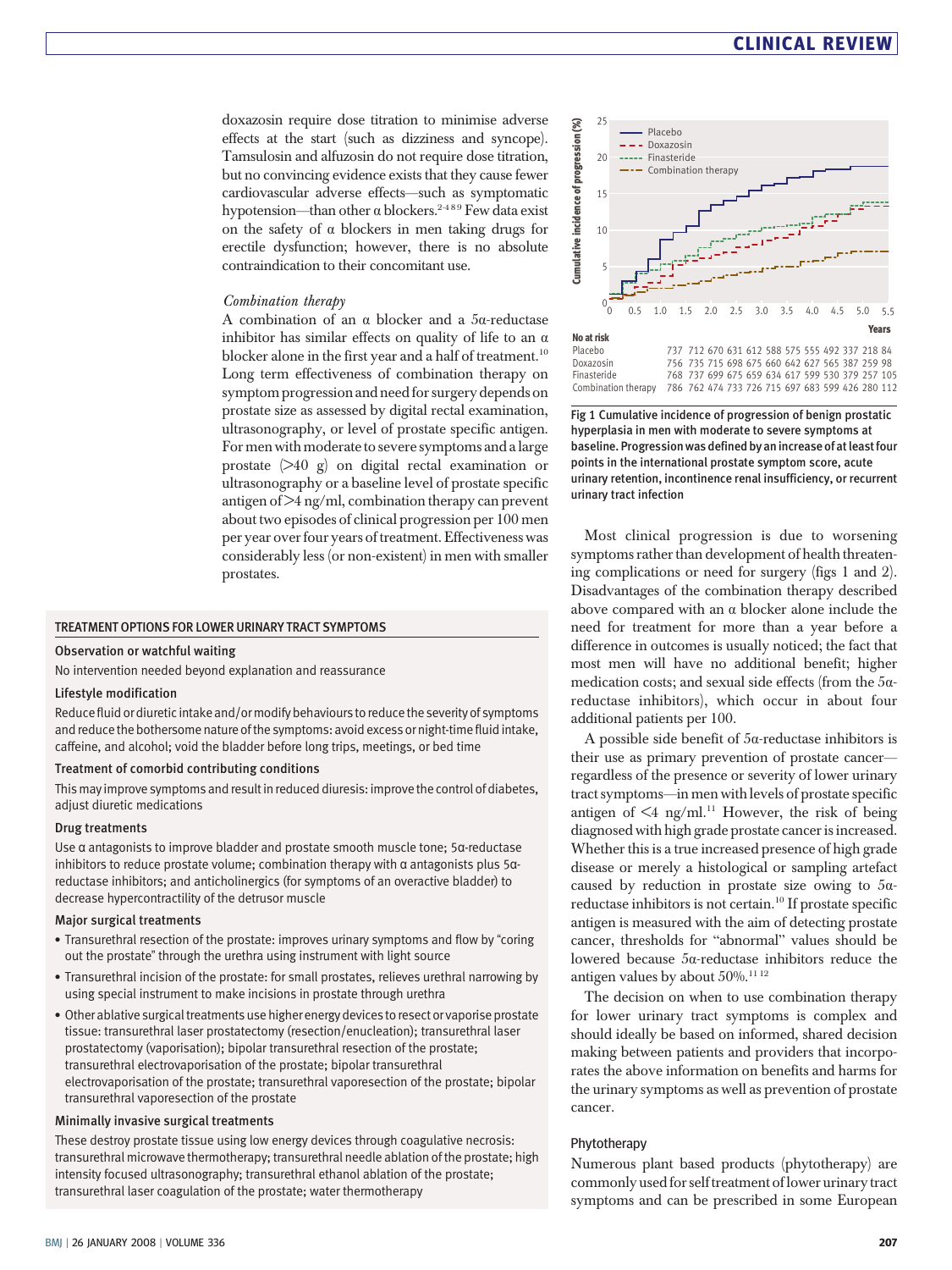countries. Systematic reviews have suggested that both saw palmetto and *Pygeum africanum* provided modest improvement in urinary symptoms and flow.13 14 However, a recent high quality randomised trial found that saw palmetto was no more effective than placebo in men with BPH and moderate to severe symptoms.<sup>15</sup> Ongoing trials are assessing long term effectiveness and safety of varying doses of both saw palmetto and Pygeum africanum.

#### Antimuscarinics for storage problems

For some men, symptoms of storage problems—such as urinary urgency (with or without urge incontinence), frequency, small urine volumes, and nocturia—in the absence of serious obstructive symptoms are predominant. Recently this symptom complex has been categorised as overactive bladder syndrome. For these men options such as bladder training, biofeedback, and antimuscarinic drugs may be useful either alone or in combination with treatment that is more specifically directed at benign prostatic enlargement.<sup>1617</sup> A systematic review of 56 trials found that antimuscarinics (oxybutynin, tolterodine, trospium, solifenacin, and darifenacin) were safe and efficacious in the treatment of overactive bladder syndrome. All antimuscarinics except immediate release oxybutynin were well tolerated.18 Dry mouth was the most commonly reported adverse event, and no drug was associated with an increase in any serious adverse event.

Antimuscarinics should be used with caution in men with severe obstructive or voiding symptoms as these patients may have high residual urine volumes (more than 150ml) and antimuscarinics have atheoretical risk of precipitating a deterioration of voiding symptoms including urinary retention. The evidence for this risk, however, is weak.

#### What are the benefits and harms of surgery?

Evidence of effectiveness for minimally invasive surgical treatments comes from case series and randomised trials versus transurethral resection of the prostate, other minimally invasive treatments, sham procedures, and drug interventions.

If conservative management does not give sufficient symptom relief, the standard surgical option is transurethral resection of the prostate. This involves endoscopic removal of the inner (paraurethral) zones of the enlarged prostate using a diathermy loop. Although highly effective (average improvement in score at 16 months is 10 to 18 points from baseline) in relieving both symptoms and urodynamic obstruction, this surgical procedure requires an anaesthetic and a stay in hospital and carries a 5% risk of severe haemorrhage.<sup>2319</sup> Because of this, newer procedures using alternative energy sources (such as ultrasound, laser, or microwave) have been developed. Some do not require a general anaesthetic and can be carried out in an outpatient setting with fewer adverse effects. However, uncertainty remains about their long term clinical and cost effectiveness.



Doxazosin 756 735 715 698 675 660 641 627 565 387 259 98 Finasteride 768 737 699 675 659 634 617 599 530 379 257 105 Combination therapy 786 762 747 733 726 715 697 683 599 426 280 112



Fig 2 Cumulative incidence of acute urinary retention and invasive therapy for BPH. Adapted from McConnell et al

#### Current standard

Transurethral resection of the prostate has been the standard method of surgical management of clinical BPH for 50 years. In recent times the procedure accounted for more than 90% of prostatectomies for BPH, although now the proportion is only 60-80% because of new minimally invasive procedures.<sup>20</sup> Improvements in endoscope design, diathermy units, and bladder irrigation have reduced operating time and risk of major morbidity.<sup>20</sup> In respect of symptoms associated with BPH, transurethral resection of the prostate provides a consistent, long lasting, high level of improvement in quality of life and peak urine flow rate. $2^{19}$ 

#### New technology

Newer surgical optionsfor BPH can be broadly divided into "minimally invasive" and "tissue ablative" treatments. Minimally invasive surgical treatments do not remove tissue but cause in situ coagulative necrosis through low energy heating devices (40-80°C). These include: transurethral microwave therapy,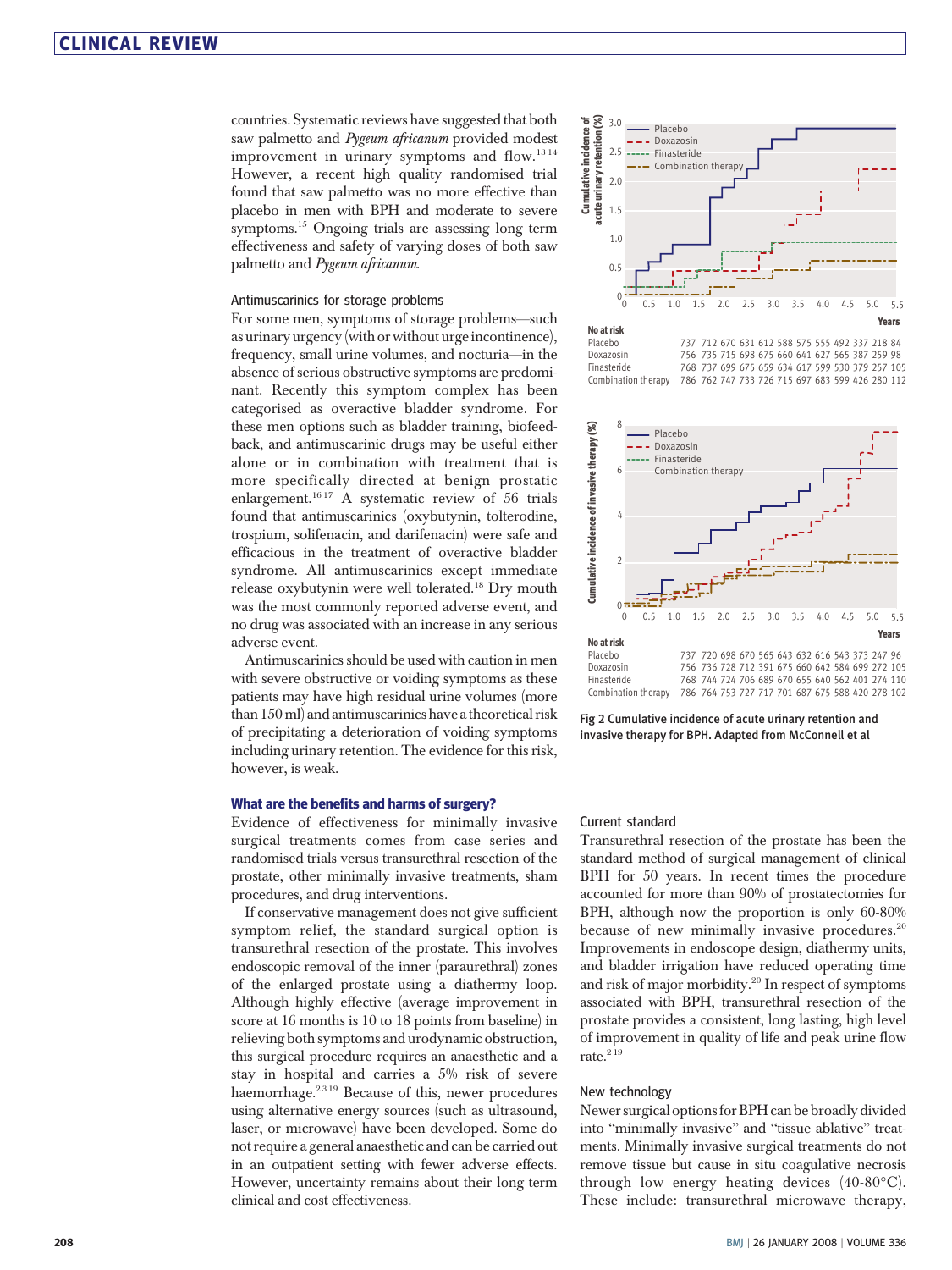#### ONGOING RESEARCH

- Discover and test new drugs to prevent or reduce benign prostatic hyperplasia
- Determine whether phytotherapies including saw palmetto and Pygeum africanum used alone or in combination improve urinary symptoms and/or prevent progression
- Determine whether antimuscarinics plus α blockers are safe and more effective for men with urinary symptoms than monotherapy alone
- Determine whether medical treatments (5α-reductase inhibitors) can reduce incidence and mortality of prostate cancer
- Determine whether drugs typically used to treat erectile dysfunction are also effective for treatment of urinary symptoms
- Determine factors limiting use and outcomes of minimally invasive surgery

radiofrequency transurethral needle ablation, and transurethral or interstitial laser coagulation. Such treatments can be carried out in an ambulatory care environment under simple analgesia or sedation with minimal anaesthesia, but they generally require a prolonged period of bladder catheterisation. Most of these treatments are used in men with smaller prostate volumes (between 30 ml and 100 ml, and levels of prostatic specific antigen <4.0 ng/ml) and no history of urinary retention or previous prostate surgery. Improvement in symptoms and urinary flow rate is slightly poorer with minimally invasive treatments than with transurethral resection of the prostate but better than with  $\alpha$  blocker therapy.<sup>16-18</sup> Adverse effects are less common than with transurethral resection of the prostate, but repeat treatment or more invasive treatment is needed for about 30% of men.<sup>23 19-23</sup>

Tissue ablative procedures use similar transurethral instrumentation as transurethral resection of the prostate but differing energy sources that can remove tissue efficiently by vaporisation or resection but cause less bleeding. They include laser resection or vaporisation, monopolar diathermy vaporisation, and bipolar diathermy vaporisation/resection. Procedures such as monopolar diathermy vaporisation and holmium laser enucleation of the prostate give similar improvement in symptoms and quality of life as transurethral resection of the prostate, with less risk of major blood loss. The improved haemostatic properties of these procedures also allow earlier discharge from hospital, saving about one bed-day compared with transurethral resection of the prostate. These procedures may offer particular advantages for men taking anticoagulants and those with cardiac or renal disease as the requirement for

#### ADDITIONAL EDUCATIONAL RESOURCES

- PatientPlus (www.patient.co.uk/showdoc/40002437/)—Comprehensive, free, up to date health information as provided by general practitioners to patients during consultations
- Foundation for Informed Medical Decision Making (www.fimdm.org)—Provides information to help patients make sound decisions affecting their health and wellbeing
- Health Dialog (www.healthdialog.com)—Provides care management and analytical services
- Cochrane Library (www.cochrane.org)—Publishes systematic reviews of the effects of healthcare interventions

#### DATA SOURCES

We searched Medline and the Cochrane Library up to November 2007 for randomised trials, systematic reviews, evidence reports, and recent evidence based guidelines from the American Urological Association, European Urological Association, and the National Institute for Health and Clinical Excellence.

irrigation of the bladder during and after surgery is much reduced and haemoglobin concentrations are maintained.

#### Adverse effects of surgery

Sexual side effects, particularly loss of ejaculation and erectile dysfunction, are of concern to men having prostate surgery. The risk of retrograde ejaculation is significantly lower for minimally invasive procedures. For ablative procedures, the risk is similar to transurethral resection of the prostate.<sup>16-18</sup> Reassuringly, the occurrence of ejaculatory dysfunction does not seem to lower quality of life much after prostate surgery. Rates of erectile dysfunction are similar across all procedures, although lack of baseline data and spontaneous development of erectile dysfunction in this older age group are likely sources of bias.<sup>231921-23</sup>

Incontinence is similar across all interventions with the exception of transurethral needle ablation of the prostate and laser coagulation (where reported rates were lower), although comparative analysis is hampered by variability in definition. The other most pertinent long term adverse effect is the need for further treatment owing to stricture formation, urinary retention, or disease relapse. Unfortunately, long term follow-up data from randomised controlled trials are not available. The best estimates concern transurethral resection of the prostate, for which long term observational studies suggest a 1% annual risk of requiring further treatment. Shorter term studies suggest further treatment is more frequently required when minimally invasive options such as transurethral microwave thermotherapy are used, which probably reflects the smaller amount of tissue destroyed by these procedures.

Transurethral resection of the prostate remains widely used throughout the world. In communities with ageing populations and access to newer technologiesthelower risk of bleeding duringlaser resection or vaporisation techniques may be advantageous for men with extensive comorbidity or long term anticoagulation. For most healthcare providers, however, the benefits of widespread introduction of new technologies are insufficient to justify the start-up and consumable costs currently associated with these procedures. For the UK NHS minimally invasive options such as transurethral microwave thermotherapy are not approved for use, and the availability of newer methods of ablation such as laser vaporisation or holmium laser enucleation of the prostate currently depends on local enthusiasm and investment.